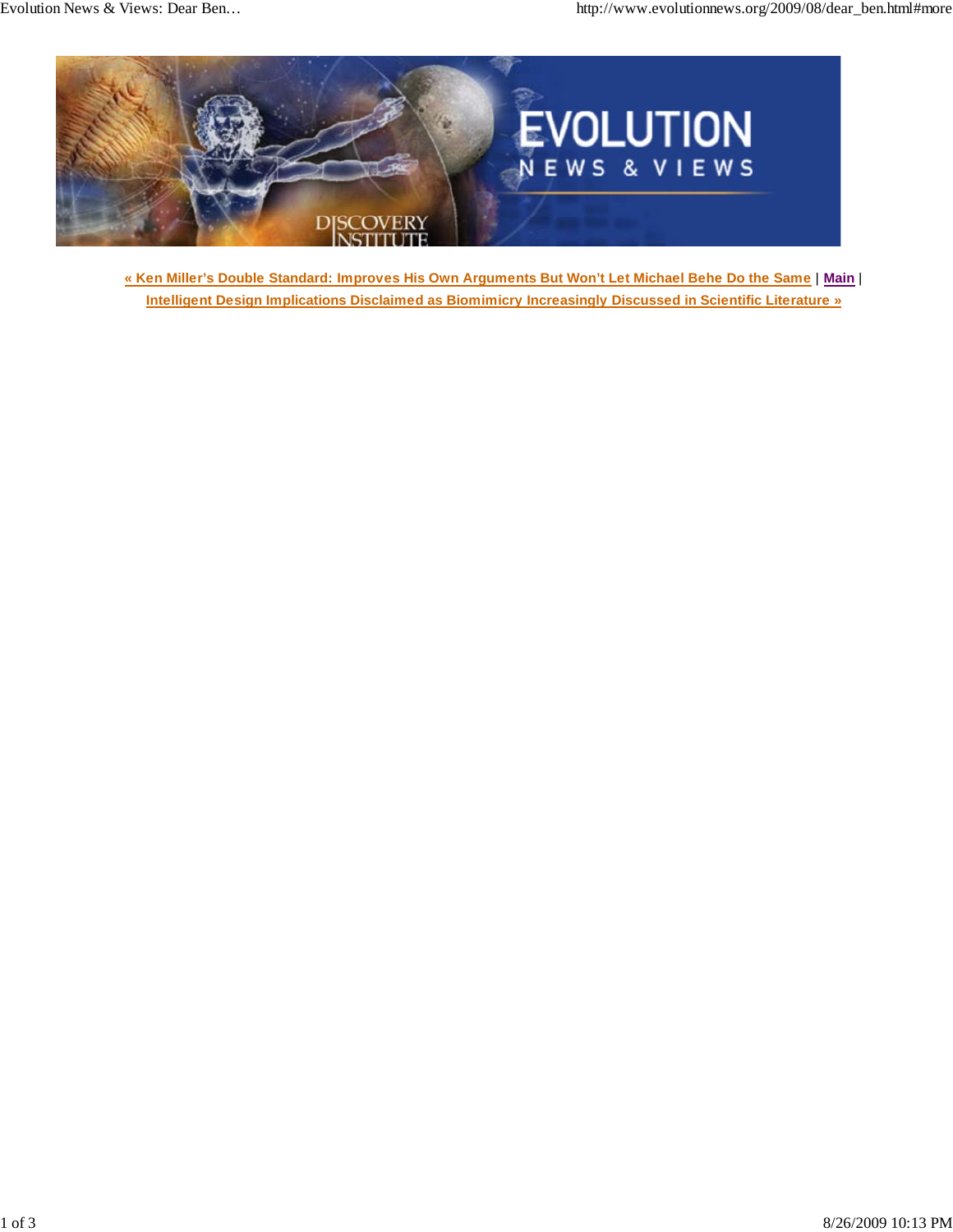

To: Ben Stein

From: Walter Duranty New York Times Pulitzer Prize-winning Journalist (deceased, but never fired). 936,287,434 Seventh Circle Moloch Township, Gehenna.

Dearest Ben,

My condolences on **your involuntary departure** from the *New York Times*. Down Here, we all find it very amusing.

Yea, we all know that you got canned by the Grey Lady- by e-mail, no less. The pretense: your 'crime' was to hawk the services of an on-line credit report company that the Times management thought unethical.

Of course, causing people who trusted you to lose money would have been your quickest ticket to *promotion* at the 'Newspaper with a of Record.'

Pinch Sulzberger reduced the value of the stock of the world's 'Newspaper of Record' by 6 billion dollars (1999 50 bucks /share; 2009 8 bucks/share; current market cap \$1.1 billion) in substantial part by using the newspaper as his ideological cudgel. And he fired *you* for risking other people's money? Remember the above the fold coverage of McCain's faux 'sex scandal' that coincided with the Grey Lady's 'writer's block' about John Edwards' *real* sex scandal? How about the brutal dissection of Sara Palin's family that coincided with the omerta about Barack Obama's dubious Chicago associates? Which 'significant other' was more important for voters to know about—Levi Johnston or Tony Rezko? Which relationship got the most press at the 'Newspaper of Record'?

So the public figured: why pay two bucks for the Times, when you can get the content for free from the Democratic National Committee?

You were fired for ideological reasons — your criticism of Goldman Sachs, your skepticism of President Obama's policies, sure, but most of all, because you didn't fit.

'Didn't fit,' you ask? Let me explain.

Surely you remember *me*. In the 1930's, I was the *New York Times*' witness to the Soviet experiment. But I worked for Stalin, too. I was an unregistered shill for the most prolific totalitarian killing machine in human history. I put the New York Times imprimatur — a Grey Lady smiley face — on the intentional starvation of 10 million people in the Ukraine. Yet I was never fired from the *New York Times*. In fact, I won a Pulitzer Prize.

Why? Why did Malcolm Muggeridge have to sneak his accurate dispatches about the Holodomor out of the Soviet Union in diplomatic pouches, while my crafted fabrications were trumpeted in the 'Newspaper of Record' above-the-fold?

The reason is simple. The *Times* has a policy: 'all the news that fits.' In 1931, scientific materialism, in its Soviet apparition, 'fit.' I got published. In 1957, scientific materialism, in its Cuban apparition, 'fit.' Herbert Matthews got published. In 1975, scientific materialism, in its Cambodian apparition, 'fit,' and **Sydney Schanberg** got published. In 2009, scientific materialism, in its Darwinian apparition, fit. Sam Harris got published.

You didn't read the memo. Scientific materialism is haute credo. Has been for a century. You questioned it.

You made *Expelled*.

You got fired. We spoke power to truth, you might say

But there was more to it. Do you know what *really* set us off?

You stole ideas from Saul.

No, not *that* Saul. We lost him on the Damascus road (very bad denouement, when he was so promising!). I mean *our* Saul.

Saul Alinsky.

He dedicated his masterpiece — *Rules For Radicals* — to Our Father:

"Lest we forget at least the first radical known to man who rebelled against the establishment and did it so